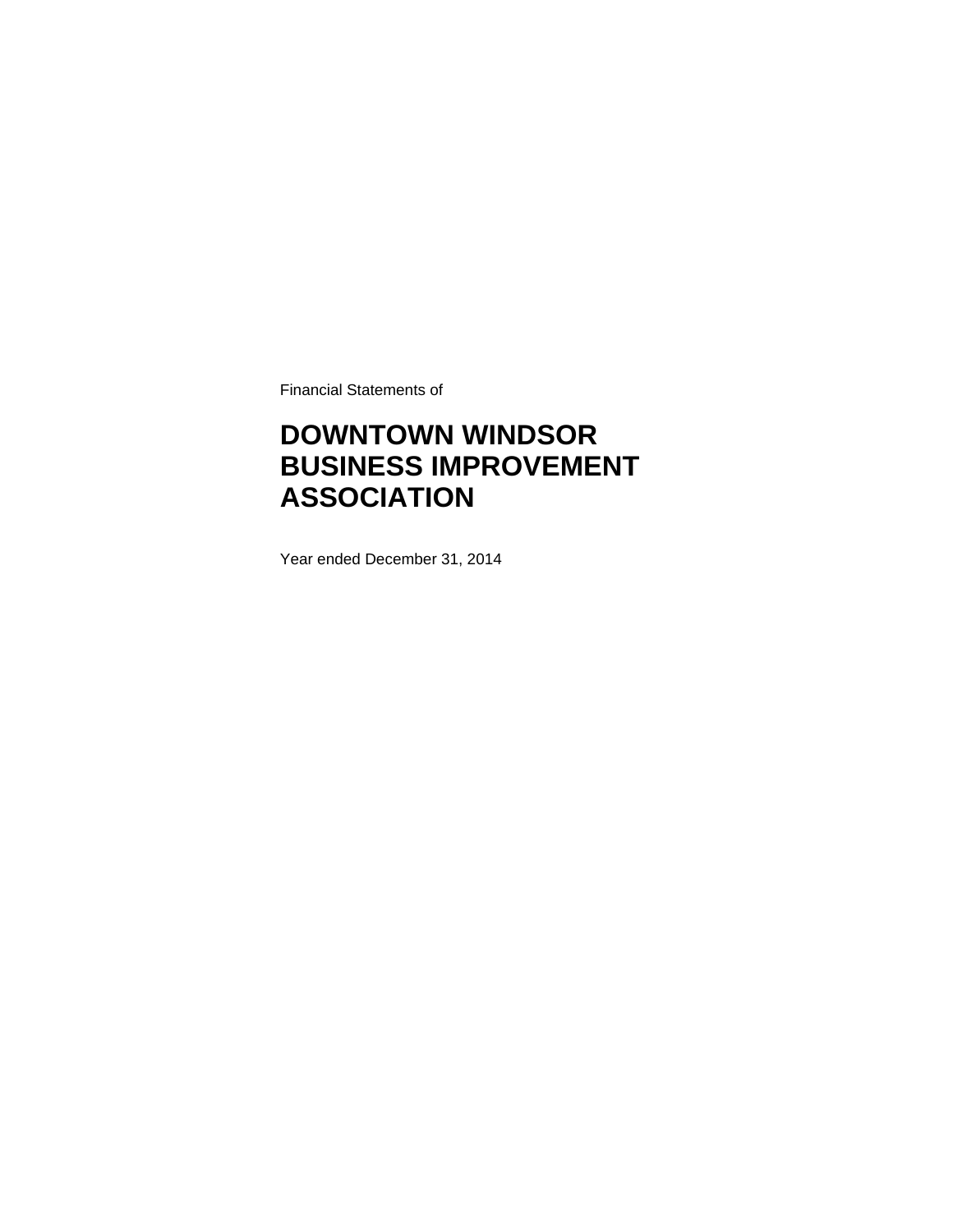## **INDEPENDENT AUDITORS' REPORT**

To the Board Members, Members of Council, Inhabitants and Ratepayers of the Corporation of the City of Windsor

We have audited the accompanying consolidated financial statements of Downtown Windsor Business Improvement Association, which comprise the consolidated statement of financial position as at December 31, 2014, the consolidated statements of operations and accumulated surplus (deficit), changes in net financial assets (debt) and cash flows for the year then ended, and notes, comprising a summary of significant accounting policies and other explanatory information.

### *Management's Responsibility for the Consolidated Financial Statements*

Management is responsible for the preparation and fair presentation of these consolidated financial statements in accordance with Canadian public sector accounting standards, and for such internal control as management determines is necessary to enable the preparation of consolidated financial statements that are free from material misstatement, whether due to fraud or error.

### *Auditors' Responsibility*

Our responsibility is to express an opinion on these consolidated financial statements based on our audit. We conducted our audit in accordance with Canadian generally accepted auditing standards. Those standards require that we comply with ethical requirements and plan and perform the audit to obtain reasonable assurance about whether the consolidated financial statements are free from material misstatement.

An audit involves performing procedures to obtain audit evidence about the amounts and disclosures in the consolidated financial statements. The procedures selected depend on our judgment, including the assessment of the risks of material misstatement of the consolidated financial statements, whether due to fraud or error. In making those risk assessments, we consider internal control relevant to the entity's preparation and fair presentation of the consolidated financial statements in order to design audit procedures that are appropriate in the circumstances, but not for the purpose of expressing an opinion on the effectiveness of the entity's internal control. An audit also includes evaluating the appropriateness of accounting policies used and the reasonableness of accounting estimates made by management, as well as evaluating the overall presentation of the consolidated financial statements.

We believe that the audit evidence we have obtained is sufficient and appropriate to provide a basis for our audit opinion.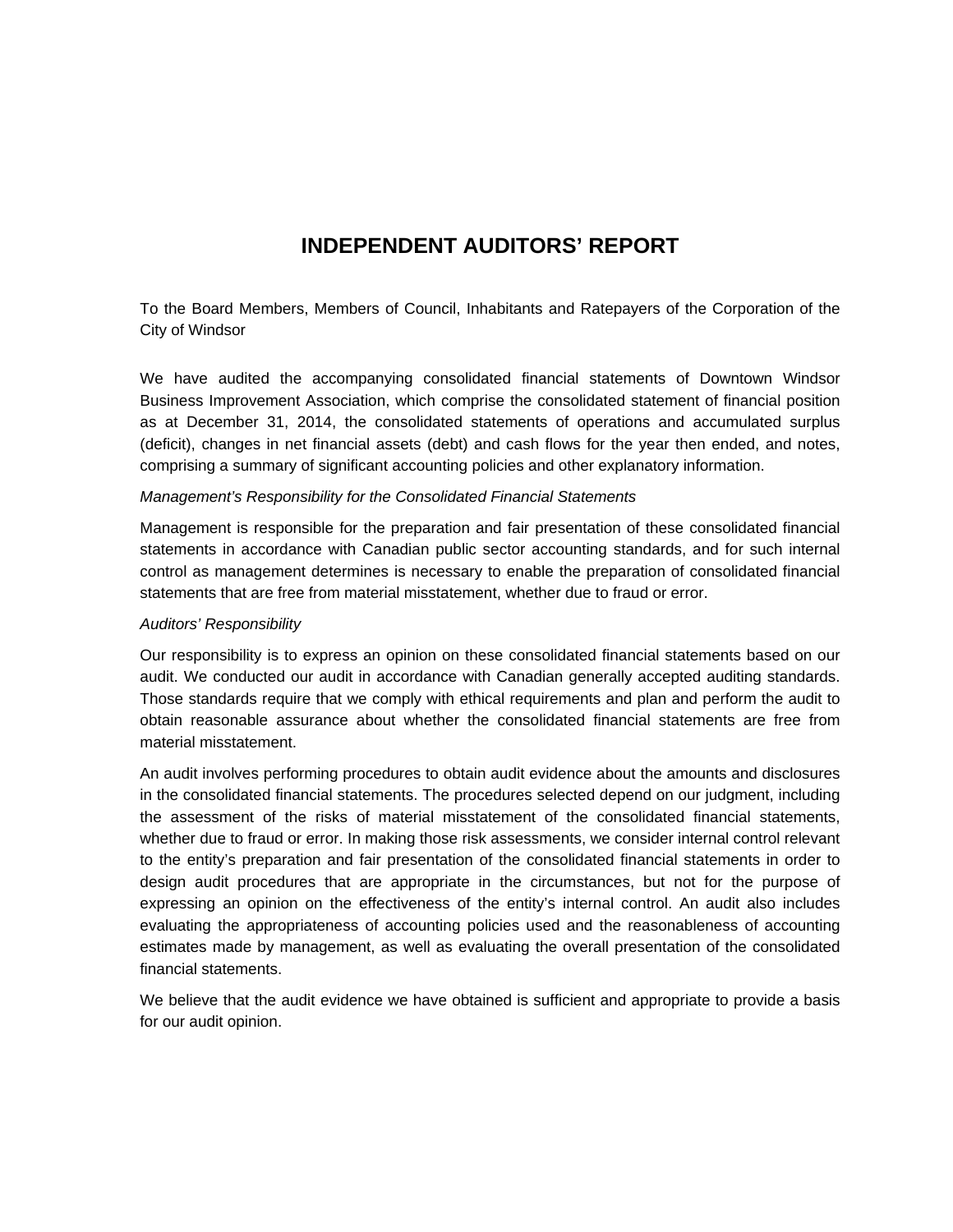#### *Opinion*

In our opinion, the consolidated financial statements present fairly, in all material respects, the consolidated financial position of Downtown Windsor Business Improvement Association as at December 31, 2014, and its consolidated results of operations and accumulated surplus (deficit) and its changes in net financial assets (debt) and cash flows for the year then ended in accordance with Canadian public sector accounting standards**.** 

Chartered Professional Accountants, Licensed Public Accountants

Date of approval Windsor, Canada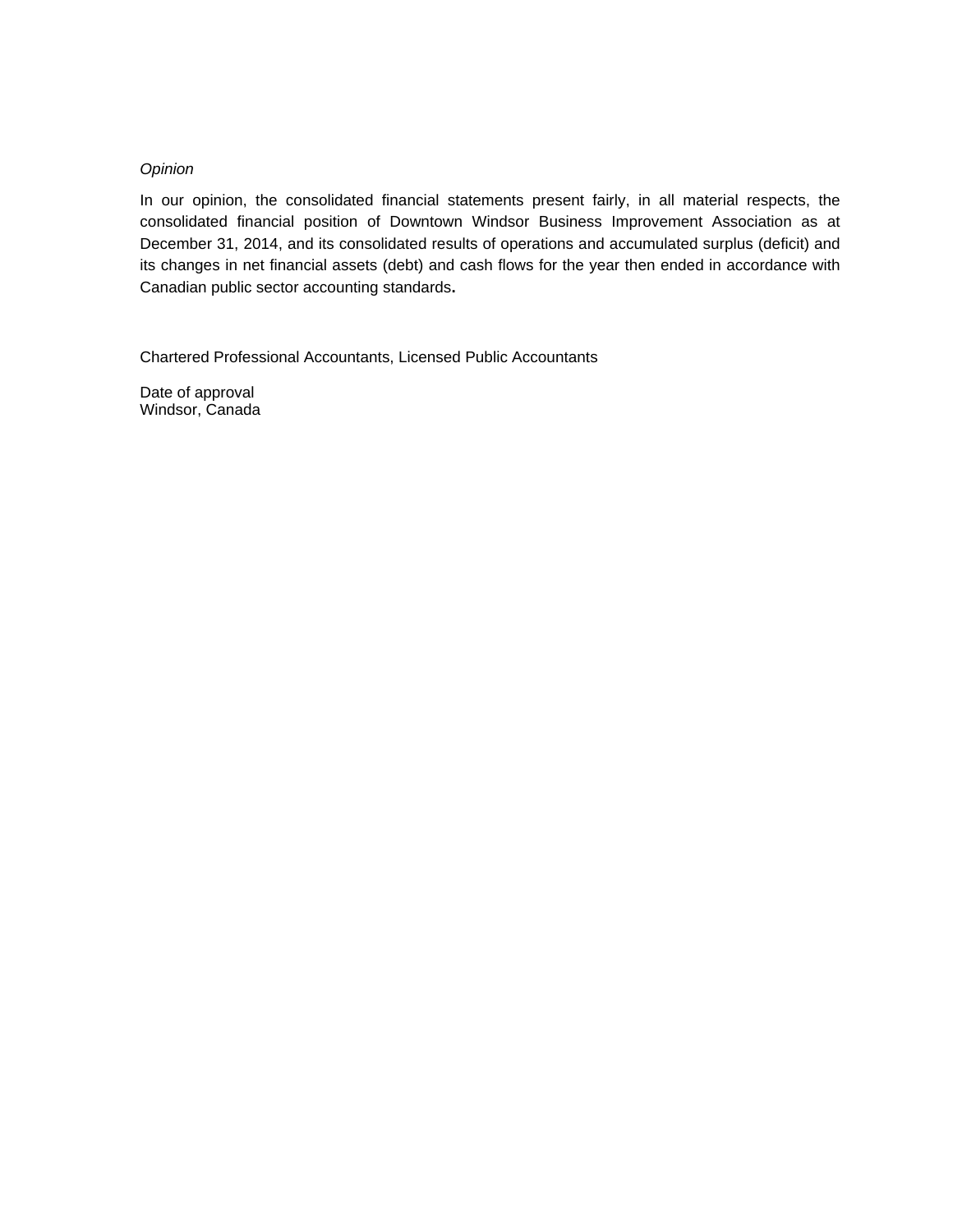Consolidated Statement of Financial Position

December 31, 2014, with comparative information for 2013

|                                                              | $\overline{2014}$ | 2013            |
|--------------------------------------------------------------|-------------------|-----------------|
| <b>Financial assets:</b>                                     |                   |                 |
| Cash and cash equivalents                                    | \$<br>234,360     | \$<br>166,970   |
| Accounts receivable                                          | 23,977            | 54,467          |
| Due from City of Windsor                                     | 20,727            | 30,392          |
|                                                              | 279,064           | 251,829         |
| <b>Financial liabilities:</b>                                |                   |                 |
| Accounts payable and accrued liabilities                     | 28,868            | 28,584          |
| Long-term debt (note 3)                                      | 211,189           | 253,426         |
|                                                              | 240,057           | 282,010         |
| Net financial assets (debt)                                  | 39,007            | (30, 181)       |
| <b>Non-financial assets:</b>                                 |                   |                 |
| Tangible capital assets (note 2)                             | 5,095             | 6,709           |
| Prepaid expenses                                             | 9,260             | 8,660           |
|                                                              | 14,355            | 15,369          |
| Commitments (note 5)<br>Contingencies (note 6)               |                   |                 |
| Accumulated surplus (deficit) (note 4)                       | \$<br>53,362      | \$<br>(14, 812) |
| See accompanying notes to consolidated financial statements. |                   |                 |

On behalf of the Board:

\_\_\_\_\_\_\_\_\_\_\_\_\_\_\_\_\_\_\_\_\_\_\_\_\_\_\_\_\_\_\_\_ Director

\_\_\_\_\_\_\_\_\_\_\_\_\_\_\_\_\_\_\_\_\_\_\_\_\_\_\_\_\_\_\_\_ Director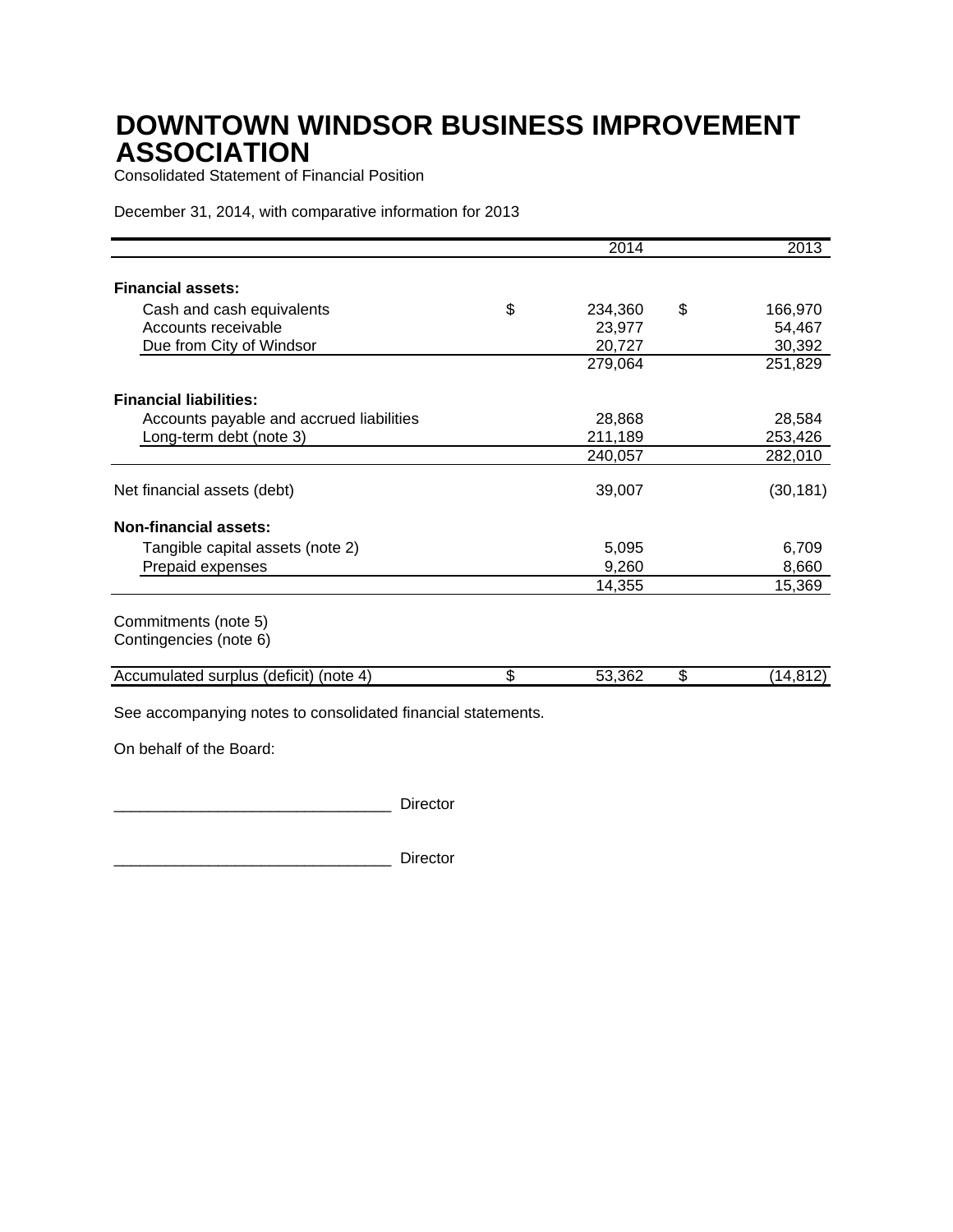Consolidated Statement of Operations and Accumulated Surplus (Deficit)

Year ended December 31, 2014, with comparative information for 2013

|                                            | 2014 Budget   | 2014 Actual   | 2013 Actual     |
|--------------------------------------------|---------------|---------------|-----------------|
| Revenue:                                   |               |               |                 |
| City of Windsor levy                       | \$<br>545,000 | \$<br>531,665 | \$<br>783,575   |
| <b>Windsor Tunnel Commission</b>           |               |               | 15,000          |
| Sponsorships                               |               | 27,271        | 67,499          |
| Interest                                   |               | 1.200         | 1,827           |
| Miscellaneous                              |               | 24,087        | 16,023          |
|                                            | 545,000       | 584,223       | 883,924         |
| Expenses:                                  |               |               |                 |
| Administrative (schedule)                  | 175,424       | 226,294       | 373,316         |
| Communications                             | 15,700        | 17,969        | 16,990          |
| Marketing                                  | 114,638       | 147,175       | 287,423         |
| Infrastructure                             | 37,500        | 28,888        | 25,453          |
| Facade grant program                       | 120,000       | 19,300        | 17,151          |
| Development                                | 15,500        | 48,824        | 30,169          |
| Clean and safe                             | 24,000        | 27,599        | 75,974          |
|                                            | 502,762       | 516,049       | 826,476         |
| Annual surplus                             | 42,238        | 68,174        | 57,448          |
| Accumulated deficit, beginning of year     | (14, 812)     | (14, 812)     | (72, 260)       |
| Accumulated surplus (deficit), end of year | \$<br>27,426  | \$<br>53,362  | \$<br>(14, 812) |

See accompanying notes to consolidated financial statements.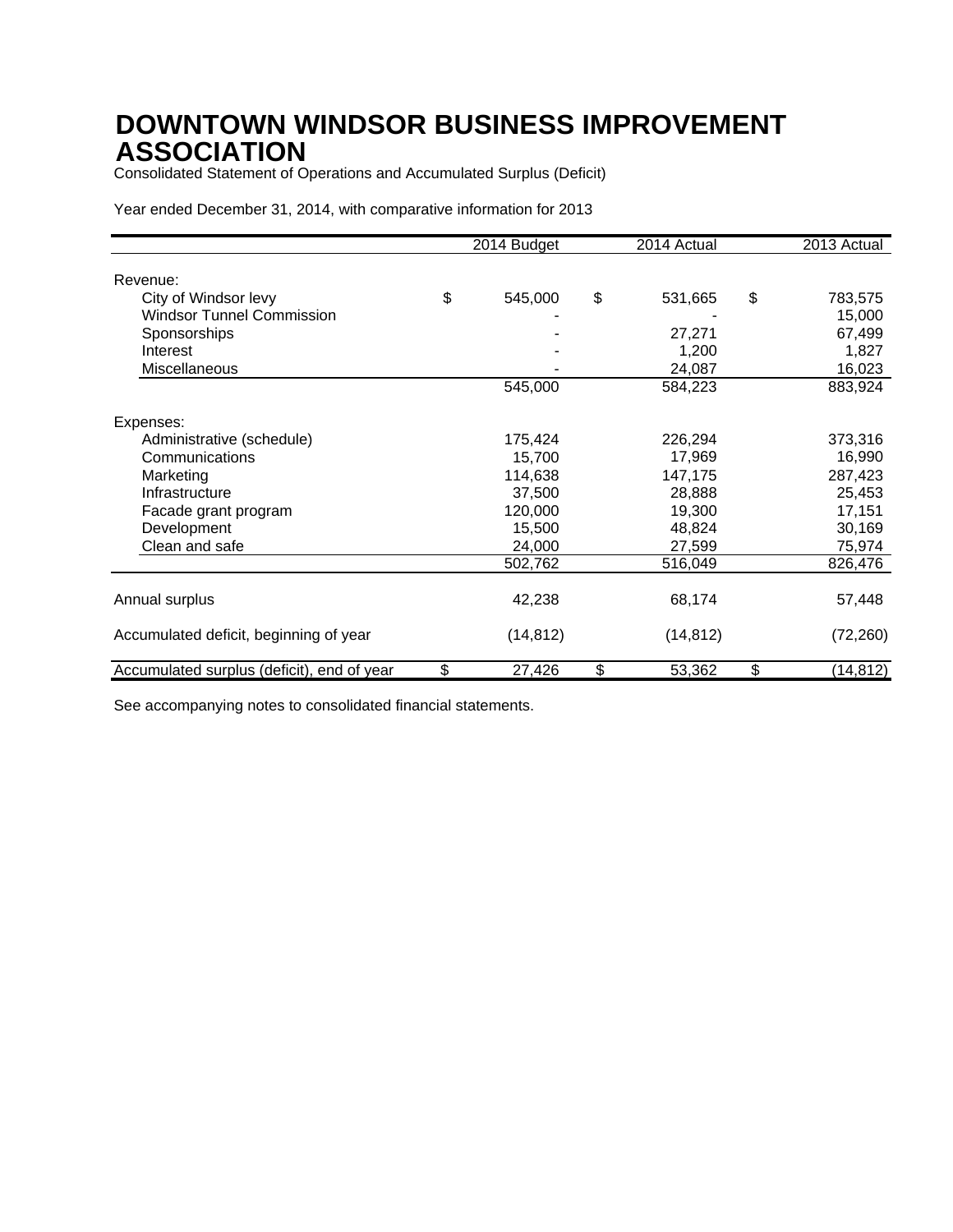Consolidated Statement of Changes in Net Financial Assets (Debt)

Year ended December 31, 2014, with comparative information for 2013

|                                                                                                                                                         | 2014                               | 2013                       |
|---------------------------------------------------------------------------------------------------------------------------------------------------------|------------------------------------|----------------------------|
| Annual surplus                                                                                                                                          | \$<br>68,174                       | \$<br>57,448               |
| Acquisition of tangible capital assets<br>Amortization of tangible capital assets<br>Disposition of prepaid expenses<br>Acquisition of prepaid expenses | (458)<br>2.072<br>8,660<br>(9,260) | 16,446<br>8,660<br>(8,660) |
| Change in net debt                                                                                                                                      | 69,188                             | 73,894                     |
| Net debt, beginning of year                                                                                                                             | (30, 181)                          | (104, 075)                 |
| Net financial assets (debt), end of year                                                                                                                | 39,007                             | \$<br>(30,181)             |

See accompanying notes to consolidated financial statements.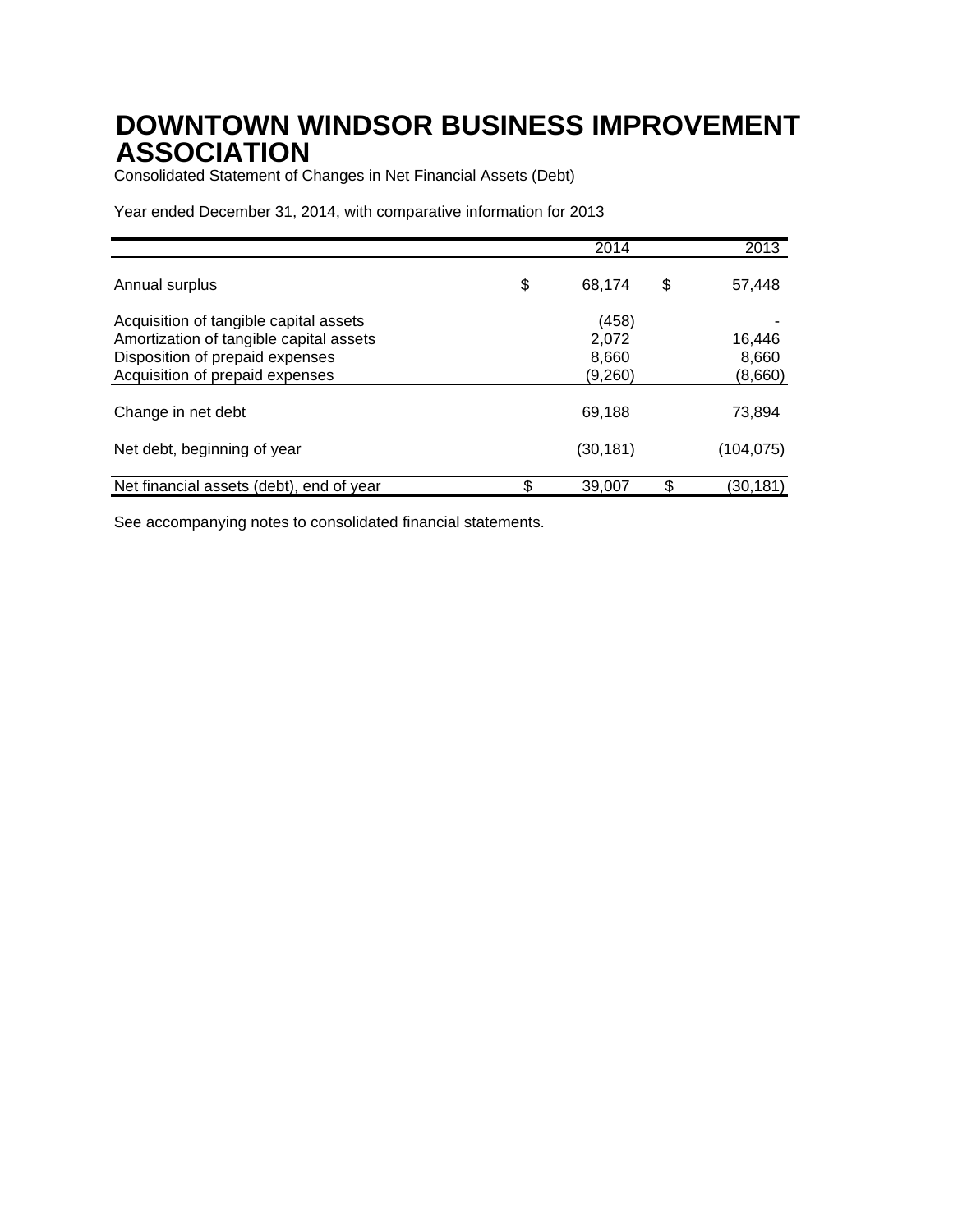Consolidated Statement of Cash Flows

Year ended December 31, 2014, with comparative information for 2013

|                                                                  | 2014          | 2013          |
|------------------------------------------------------------------|---------------|---------------|
| Cash provided by (used in):                                      |               |               |
| Operations:                                                      |               |               |
| Annual surplus                                                   | \$<br>68,174  | \$<br>57,448  |
| Amortization of tangible capital assets                          | 2,072         | 16,446        |
| Decrease in accounts receivable                                  | 30,490        | 4,429         |
| Decrease in due from City of Windsor                             | 9,665         | 7,012         |
| Increase in prepaid expenses                                     | (600)         |               |
| Increase (decrease) in accounts payable and accrued liabilities  | 284           | (107, 348)    |
|                                                                  | 110,085       | (22, 013)     |
|                                                                  |               |               |
| Financing:                                                       |               |               |
| Repayment of long-term liability relating to property tax appeal | (16, 891)     | (25, 338)     |
| Repayment of long-term debt relating to street scaping           | (25,346)      | (76,037)      |
|                                                                  | (42, 237)     | (101, 375)    |
|                                                                  |               |               |
| Investing:                                                       |               |               |
| Acquisition of tangible capital assets                           | (458)         |               |
|                                                                  | (458)         |               |
|                                                                  |               |               |
| Increase (decrease) in cash                                      | 67,390        | (123, 388)    |
|                                                                  |               |               |
| Cash and cash equivalents, beginning of year                     | 166,970       | 290,358       |
| Cash and cash equivalents, end of year                           | \$<br>234,360 | \$<br>166,970 |
|                                                                  |               |               |

See accompanying notes to consolidated financial statements.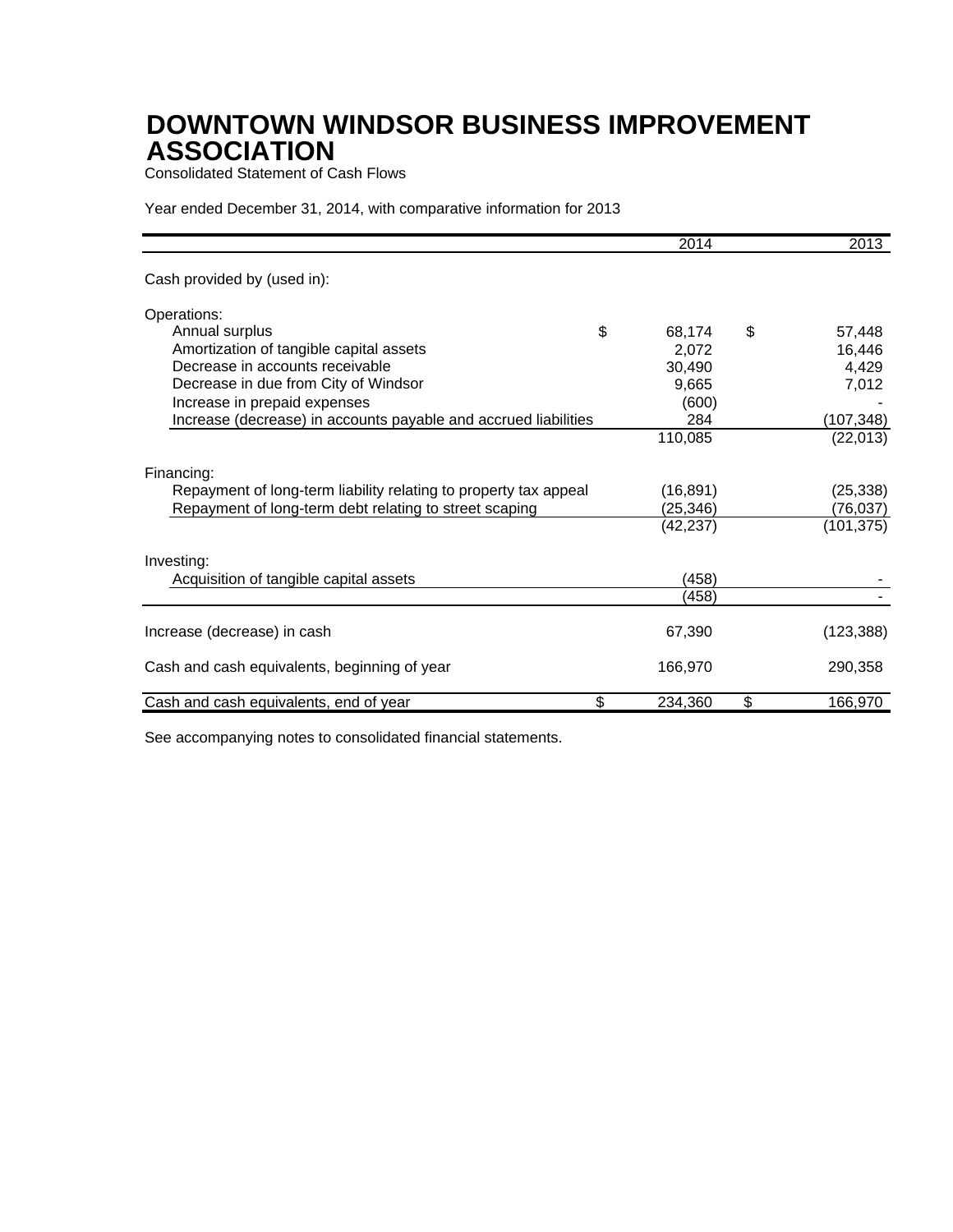Notes to Consolidated Financial Statements

Year ended December 31, 2014

The Board of Management of the Downtown Windsor Business improvement Association (the "Association") is entrusted with the improvement and beautification of municipally-owned lands, buildings and structures in the area as well as designated by the Council of the Corporation of the City of Windsor and the promotion of this area for business and shopping. The Association is exempt from paying income tax under Section 149 of the Income Tax Act.

### **1. Significant accounting policies:**

The consolidated financial statements are the representations of management and are prepared in accordance with accounting standards established by the Public Sector Accounting Board of the Canadian Institute of Chartered Accountants.

(a) Basis of presentation:

These consolidated financial statements reflect the assets, liabilities, revenue and expenses of the revenue fund, the reserves. All interfund assets and liabilities and revenue and expenses have been eliminated.

(b) Basis of accounting:

The Association maintains its accounts on an accrual basis. Under this basis, revenue is accounted for in the period in which the transactions or events occur that give rise to the revenue. Expenses are accounted for in the period the goods and services are acquired.

(c) Cash and cash equivalents:

Cash and cash equivalents include cash and short-term highly liquid investments with a term to maturity of 90 days or less at acquisition.

(d) Non-financial assets:

Non-financial assets are not available to discharge existing liabilities and are held for use in the provision of services. They have useful lives extending beyond the current year and are not intended for sale in the ordinary course of business.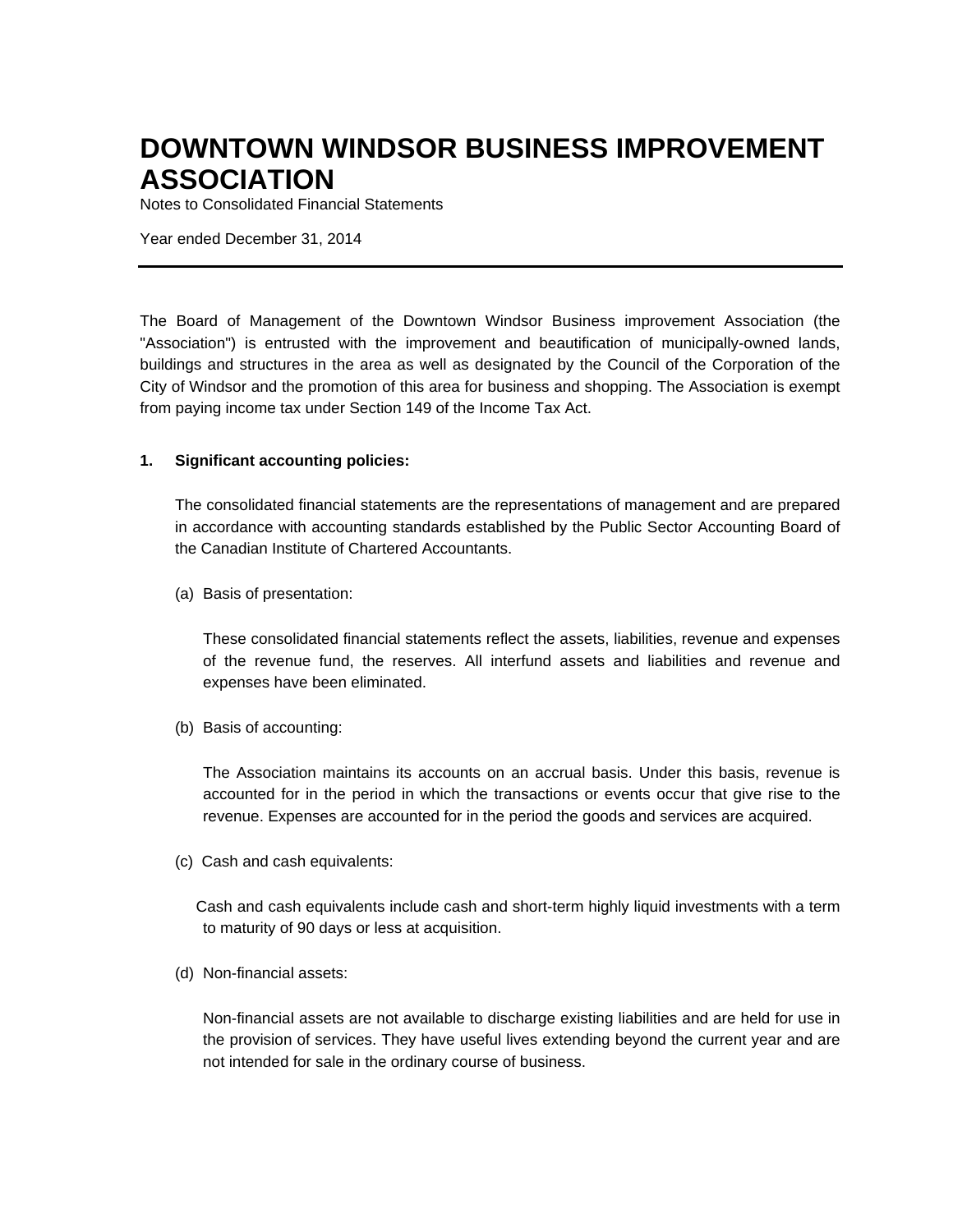Notes to Consolidated Financial Statements (continued)

Year ended December 31, 2014

## **1. Significant accounting policies (continued):**

(c) Non-financial assets (continued):

Tangible capital assets:

Tangible capital assets are recorded at cost.

Amortization is calculated on a straight-line basis over an assets expected useful life. Residual values are assumed to be zero.

| Asset classification   | Useful life (years) |
|------------------------|---------------------|
|                        |                     |
| Computer hardware      |                     |
| Furniture and fixtures | 5                   |
| Equipment              | 10                  |
| Leasehold improvements | term of lease       |

### (e) Use of estimates:

The preparation of the financial statements in conformity with Canadian public sector accounting standards requires management to make estimates and assumptions that affect the reported amounts of assets and liabilities and disclosure in contingent assets and liabilities at the dates of the financial statements and the reported amounts of revenues and expenses during the reporting periods. Significant items subject to such estimates and assumptions include the valuation of accounts receivable and the carrying value of tangible capital assets. Actual results could differ from those estimates.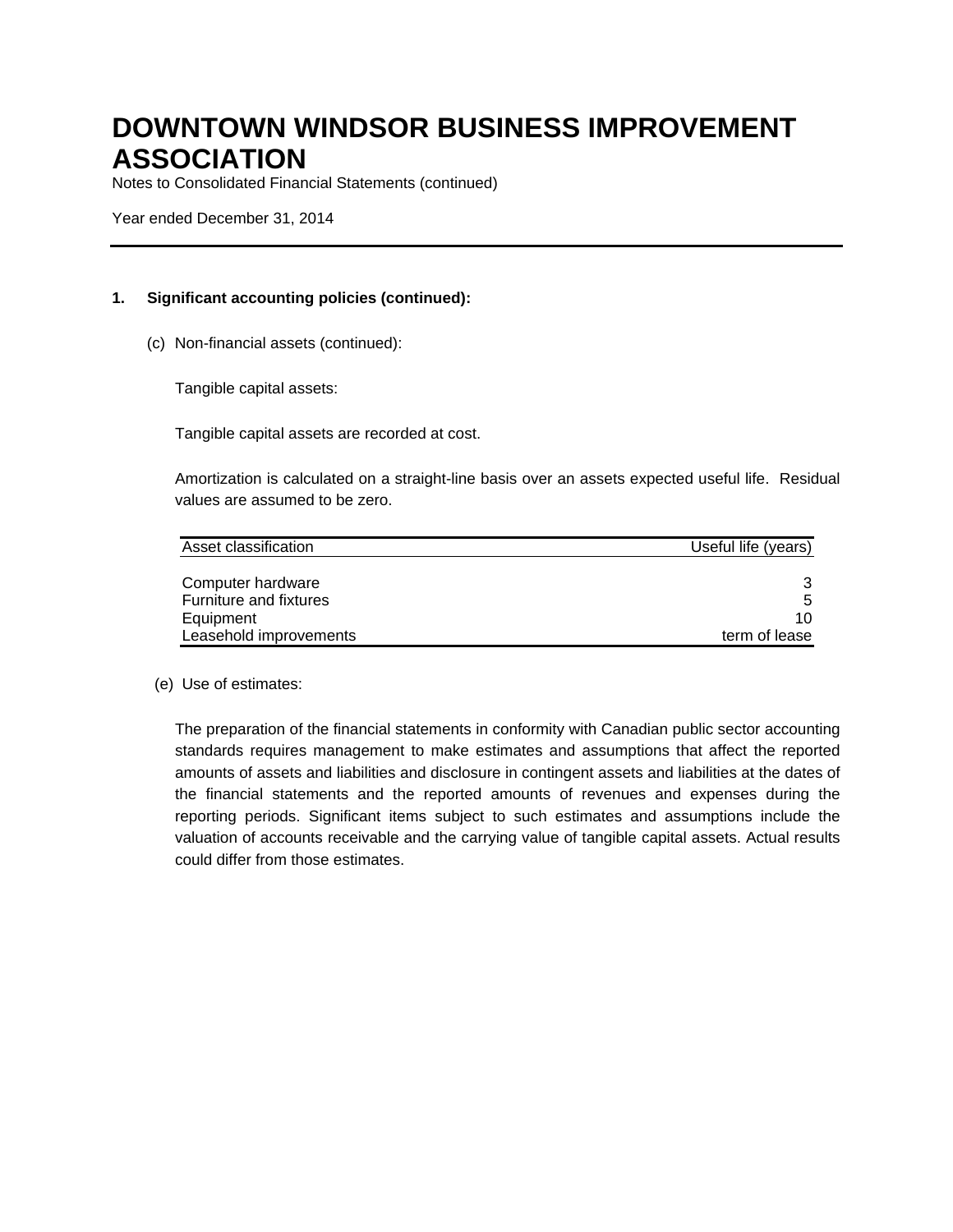Notes to Consolidated Financial Statements (continued)

Year ended December 31, 2014

## **2. Tangible capital assets:**

| Cost                                                                               |    | Balance at<br>December 31<br>2013  |   | Additions            |    | <b>Disposals</b> |   | Balance at<br>December 31,<br>2014 |
|------------------------------------------------------------------------------------|----|------------------------------------|---|----------------------|----|------------------|---|------------------------------------|
| Computer hardware<br>Furniture and fixtures<br>Equipment<br>Leasehold improvements | \$ | 16.078<br>7.701<br>5.999<br>14,198 | S | 183<br>275<br>-<br>۰ | \$ | -<br>-           | S | 16,261<br>7,976<br>5,999<br>14,198 |
| Total                                                                              | S  | 43.976                             |   | 458                  | S  | ٠                |   | 44,434                             |

| Accumulated<br>amortization                                                               |                   | Balance at<br>December 31,<br>2013 | <b>Disposals</b> | Amortization<br>expense  | Balance at<br>December 31,<br>2014       |
|-------------------------------------------------------------------------------------------|-------------------|------------------------------------|------------------|--------------------------|------------------------------------------|
| Computer hardware<br><b>Furniture and fixtures</b><br>Equipment<br>Leasehold improvements | \$                | 13,344<br>7,625<br>2,100<br>14,198 | \$               | \$<br>1,394<br>78<br>600 | \$<br>14,738<br>7,703<br>2,700<br>14,198 |
| Total                                                                                     | \$                | 37,267                             | \$               | \$<br>2,072              | \$<br>39,339                             |
| Net book value                                                                            | December 31, 2013 |                                    |                  |                          | December 31, 2014                        |
| Computer hardware<br>Furniture and fixtures<br>Equipment<br>Leasehold improvements        | \$                | 2,734<br>76<br>3,899               |                  |                          | \$<br>1,523<br>273<br>3,299              |
| Total                                                                                     | \$                | 6,709                              |                  |                          | \$<br>5,095                              |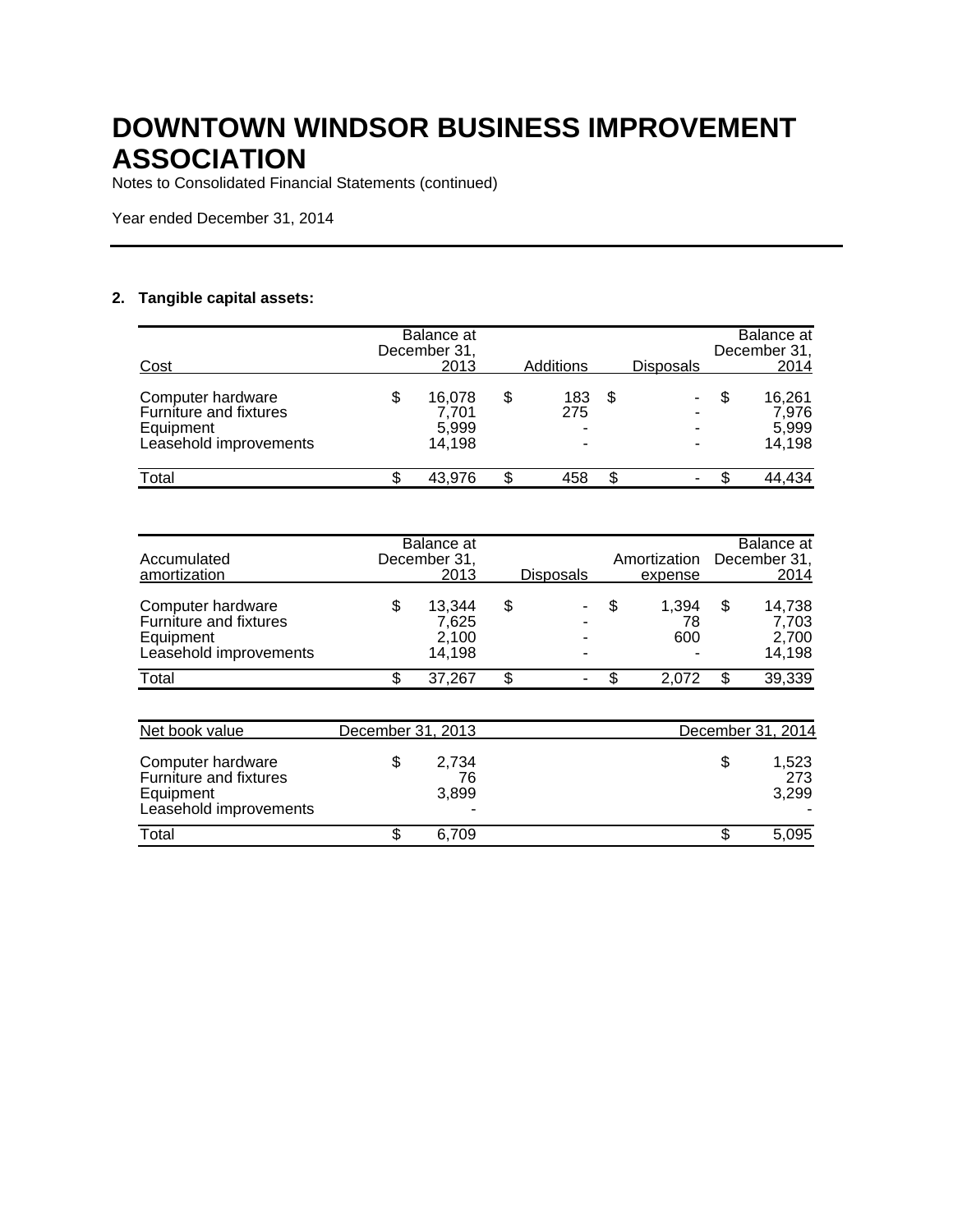Notes to Consolidated Financial Statements (continued)

Year ended December 31, 2014

### **3. Long-term debt:**

In 2009, phases 4 and 5 of the City Centre Streetscape Project was approved by City Council. The Association's portion of capital costs expended amounted to \$456,221 and was paid by the City of Windsor. In 2011, \$152,074 was repaid to the City. In 2012, the repayment terms were renegotiated. The remaining outstanding capital costs of \$304,147 will be repaid at a rate of \$25,345 annually over the next five years. At December 31, 2014, \$126,728 remained outstanding to the City of Windsor.

In 2012, an assessment appeal associated with a property within the business improvement area was settled resulting in a clawback of levy from the City of Windsor in the amount of \$126,691. The levy will be repaid to the City over a five year period at a rate of \$16,892 per year. At December 31, 2014, \$84,461 remained outstanding to the Corporation of the City of Windsor.

### **4. Accumulated surplus (deficit):**

Accumulated surplus (deficit) consists of individual funds' deficit as follows:

|                                                                                                                                                   |   | 2014                           | 2013                           |
|---------------------------------------------------------------------------------------------------------------------------------------------------|---|--------------------------------|--------------------------------|
| Surplus (deficit):<br>Invested in tangible capital assets<br>Accumulated net surplus from operations<br>Amounts to be recovered in future periods | S | 5.095<br>259,456<br>(211, 189) | 6.709<br>231,905<br>(253, 426) |
| Total surplus (deficit)                                                                                                                           | S | 53.362                         | (14, 812)                      |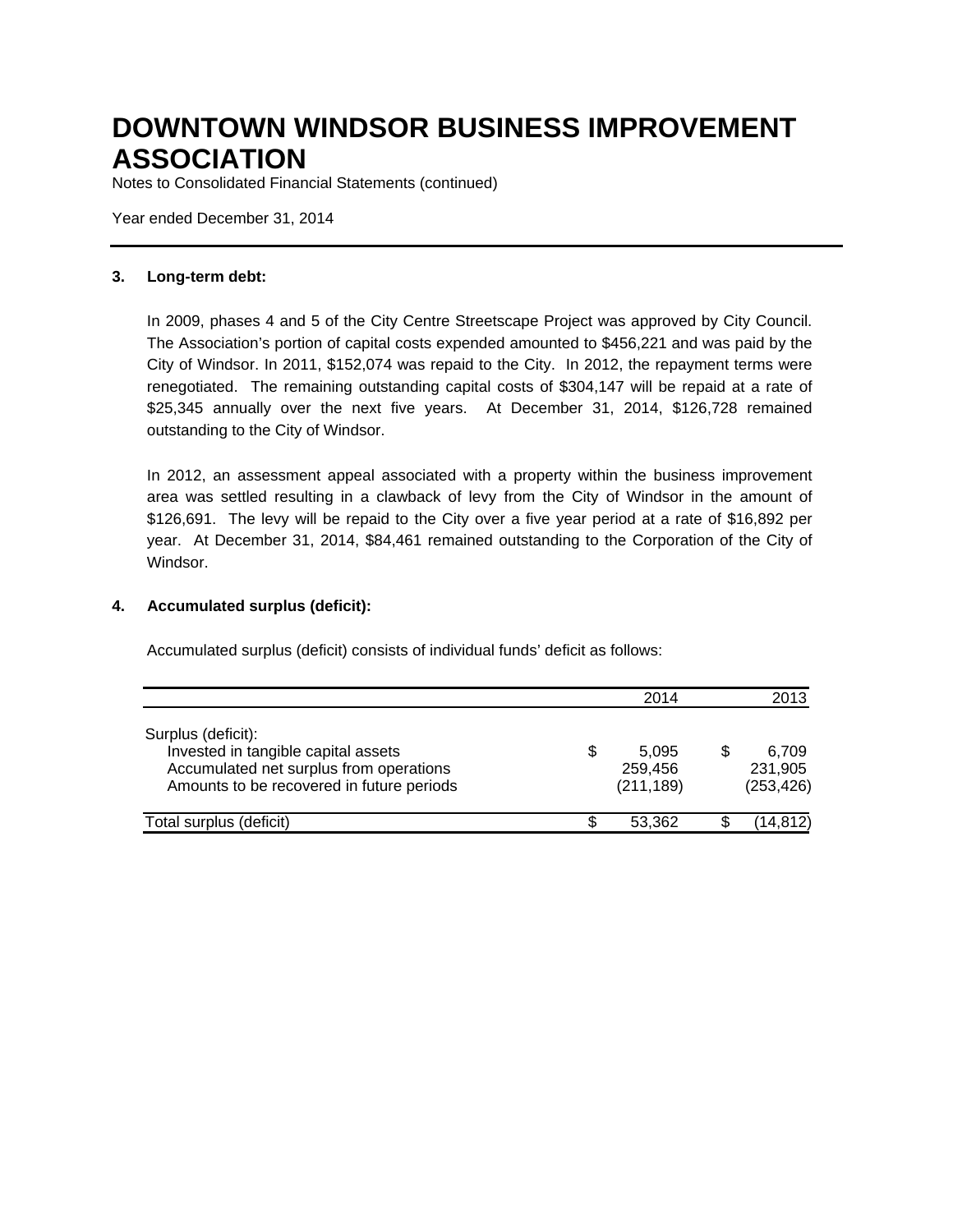Notes to Consolidated Financial Statements (continued)

Year ended December 31, 2014

### **5. Commitments:**

- (i) On December 6, 2012, the Association entered into a lease agreement for premises located on 419 and 421 Pelissier Street for a one year period commencing December 22, 2012, which expired December 21, 2013, at a monthly rate of \$2,300. The lease provides the Association with the option to extend the lease for 10 additional one year terms at a rental rate to be negotiated by the Landlord and the Association. The Association has negotiated a lease extension and is renting from the Landlord on a monthly basis.
- (ii) On December 17, 2012, the Association entered into an operating lease commitment for certain equipment with quarterly lease payments of \$720 for a five year term ending January 31, 2017. Future minimum lease payments are as follows:

| 2015<br>2016<br>2017 |   | 2,880<br>2,880<br>2,880 |
|----------------------|---|-------------------------|
|                      | S | 8,640                   |

(iii) In May of 2012, the Association pledged \$50,000 to the St. Clair College MediaPlex Campus for façade improvements to be paid in annual contributions of \$10,000. At December 31, 2014, \$40,000 of the pledge remained unpaid.

### **6. Contingencies:**

The Association is periodically subject to lawsuits in which it is the defendant. In the opinion of management, the ultimate resolution of any current lawsuits would not have a material impact on the financial position and operations of the Association.